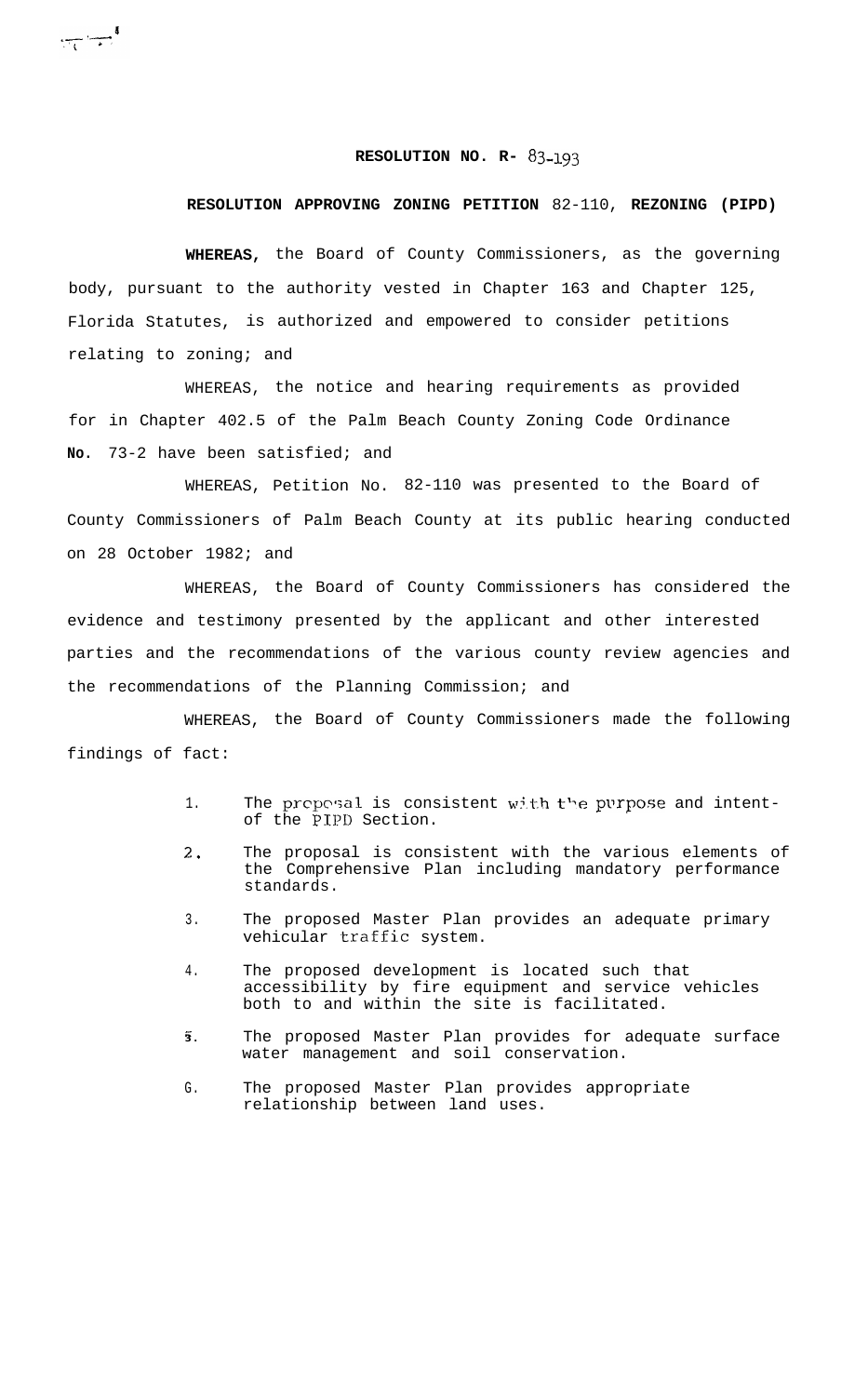**7.** The proposal is not detrimental to the established land use patterns in the surrounding area.

 $\bar{\mathbf{X}}$  .

**8.** The proposal meets all provisions of Subsection F (General Requirements and Special Regulations) of Section **615** of the **Palm** Beach County Zoning Code.

NOW, THEREFORE, BE IT RESOLVED BY THE BOARD OF COUNTY COMMISSIONERS OF PALM BEACH COUNTY, FLORIDA, assembled in regular session this 28th day of October, 1982, that Petition No. 82-110, the petition of ARVIDA CORPORATION By William R. Boose, III, Agent, for the REZONING, FROM AR-AGRICULTURAL RESIDENTIAL DISTRICT TO PIPD-PLANNED INDUSTRIAL PARK DISTRICT a portion of Section 22, Township 43 South, Range 42 East, more particularly described as follows: on the South l/4 corner of the said Section 22, thence North  $01^027'12''$  East, along a portion of the North-South  $1/4$  Section line, a distance of 90.00 feet to the Point of Beginning of this description, thence continue North  $0.027'12''$  east, along the said North-South  $1/4$ Section line, a distance of 10.00 feet; thence North  $88^O45'24''$  West, along a line 100.00 feet North of and parallel with, as measured at Right Angles to the South Line of the Southwest  $1/4$ , of the said Section 22, a distance of 689.69 feet; thence North 01<sup>0</sup>14'36" East, as measu'red at Right Angles to the last described course, a distance of 600.00 feet; thence South 88045'24" East, as measured at Right Angles to the last described Course, a distance of 745.00 feet; thence North 01<sup>0</sup>14'36" East as measured at Right Angles to the last described course, a distance of 465.00 feet; thence North 36040'53" East, a distance of 1761.98 feet, to a Point of the Arc'of a Circular Curve Concave Northwesterly, whose Radius Point Bears North 69051"02" West, from the last described Point; thence Northeasterly along the Arc of Said Curve having a Radius of 7354.37 feet, a Central Angle of 18<sup>0</sup>16'40" and an Arc length of 2346.10 feet, thence South 88007'42" East, Radial to the last described Curve, a distance of 275. 00 feet, thence North  $01^052'18''$  East, as measured at Right Angles to the last described Course, a distance of 342.81 feet, to a Point on the North line of the Said Section 22; thence South 88<sup>0</sup>58'05" East, along a Portion of the North line of the Said Section

.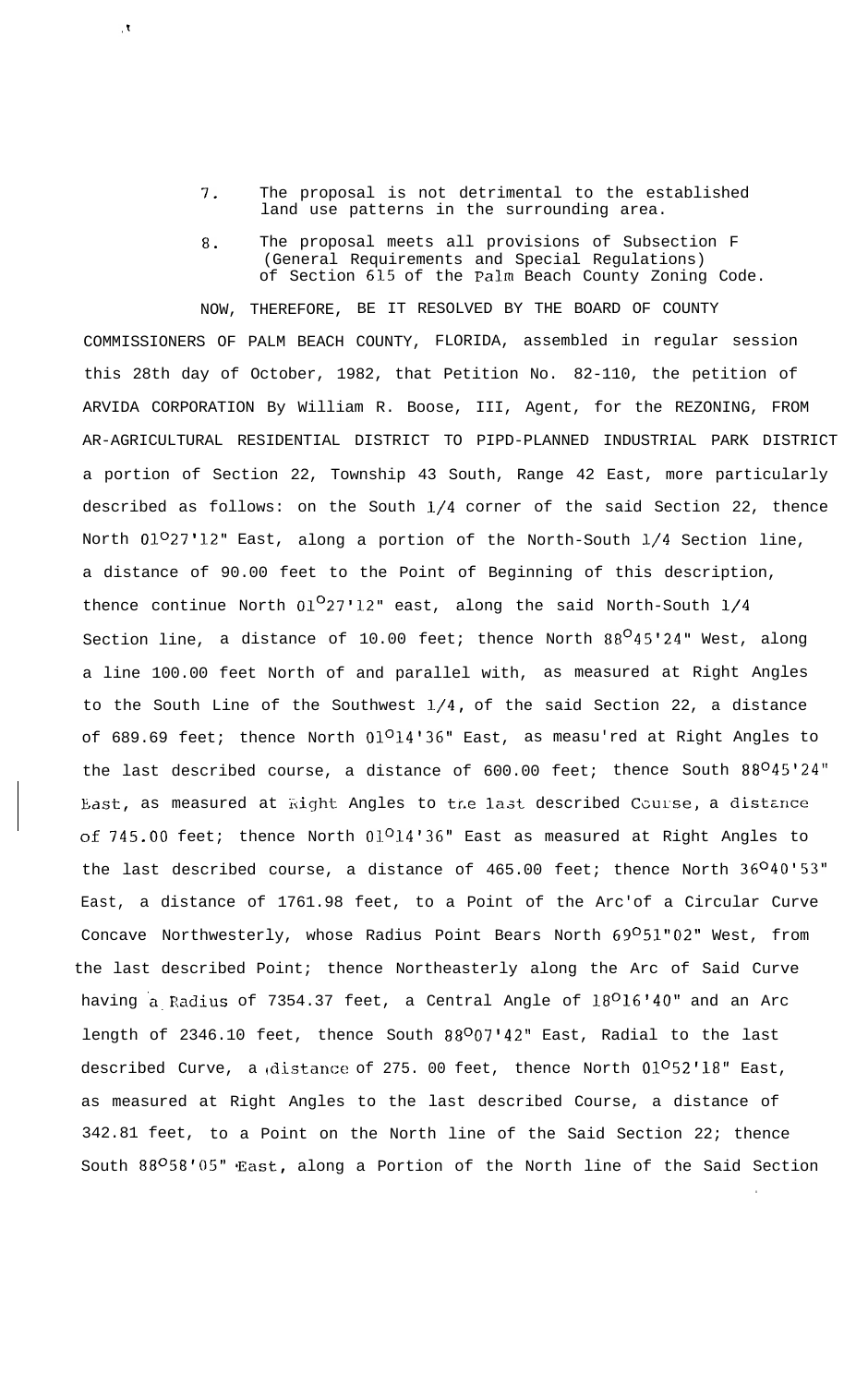a distance of 725.08 feet, thence South  $01^{\circ}52'18''$  East, a distance of j3.44 feet, to the Point of Curvature of a Circular Curve Concave **North**westerly, thence Southwesterly along the Arc of Said Curve having a Radius of 8354.37 feet, a Central Angle of  $18^O16'40''$  And an Arc Length of 2665.11 feet, to the Point of Compound Curvature of a Circular Curve Concave Northwester ly thence Southwesterly along the Arc of said Curve having a Radius of 416.54 feet, a Central Angle of  $60^{\circ}20$ '03" and an Arc length of 438.63 feet to the Point of Tangency, thence South 80<sup>0</sup>29'01" West, a distance of 131.73 feet, to the Point of Curvature of a Circular Curve Concave **Southeasterly,** thence Southwesterly, Southerly and Southeasterly, along the Arc of Said Curve having a Radius of  $461.00$  feet, a Central Angle of  $111^\mathbf{O}56^\mathbf{\cdot}06^\mathbf{\cdot\cdot}$  and an Arc of 900.63 feet; thence South  $01^027'12''$  East, a distance of 577.96 feet, to a Point of the Arc of a Circular Curve Concave 49'55" West, From the last described Point; thence Southwesterly along the Arc of said Curve having a Radius of 8339.37 feet, a Central Angle of 03042'08" and an Arc length of 538.86 feet, thence South 01027'12" East, a distance of 96.64 feet, to a Point on the Arc of a Circular Curve Concave Northwesterly, whose Radius Point Bears North  $53^{\circ}35'08''$  West from the last described Point; thence Southwesterly along the Arc of said Curve having a Radius of 8394.37 feet, a Central Angle of  $01^019'47''$  and an Arc length of 194.81 feet (The Last Nine described Courses being Coincident with the Westerly Right-of-Way Line of the Florida Sunshine State Parkway); Thence North 88<sup>0</sup>41'31" West, along a Line 90.00 feet North of, and Parallel with, as measured at Right Angle to, the South Line of the Southeast l/4 of Said Section 22, a distance of 711.53 feet, to the Point of Beginning. Said property located on the Northwest corner of the intersection of Florida's Turnpike and Okeechobee Road (S.R. 704), was approved as advertised subject to the following conditions:

- 1. Developer shall convey to Palm Beach County, within ninety (90) days of Special Exception approval, the ultimate right of way for Okeechobee Boulevard, 200 feet north of the north right of way **line** of the Lake Worth Drainage District L-l Canal through the project's limits. (approximately an additional 82 feet).
- 2. Developer shall, within twenty-four (24) months from Special Exception approval, acquire the 200 foot ultimate right of way for Okeechobee Boulevard from the west end of the subject property to Jog Road per the County Engineer's approval. (approximately an additional 2,000 feet).

.

all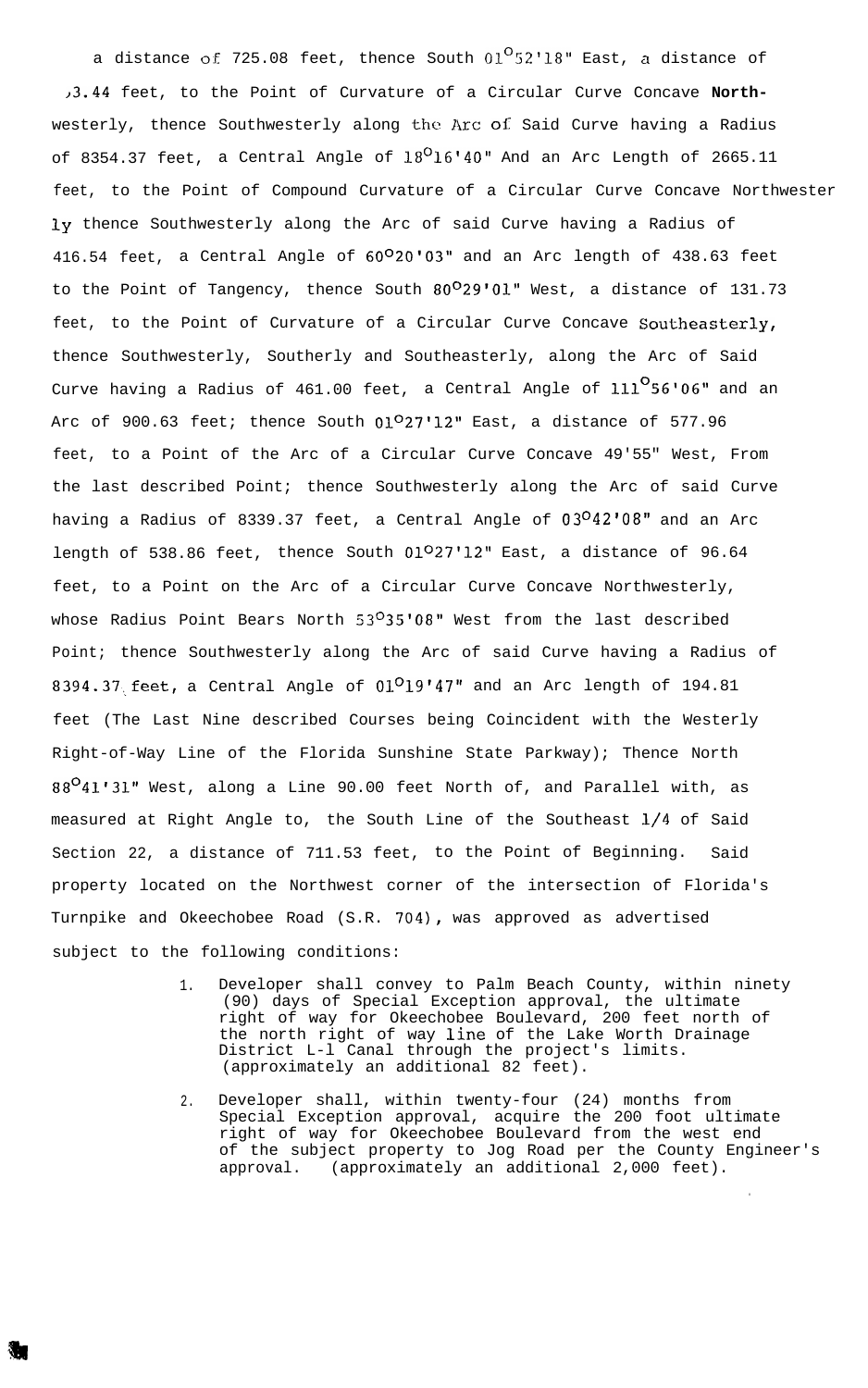- **3.** Developer shall convey to Palm Beach County, either at the time of platting the phase of the project which abuts or incorporates the ultimate right of way for 12th Street, **54** feet south of the north line of Section **22,** or upon the request of the County Engineer as part of a 12th Street Construction Project whichever shall first occur.
- **4.** Developer shall reserve the additional right of way for 12th Street and Okeechobee Boulevard for the Turnpike overpasses per the County Engineer's approval.

.

 $\lambda$ 

- **5.** Developer shall complete, within eighteen (18) months, or upon the request of the County Engineer, as part of the Okeechobee Boulevard-Turnpike overpass construction program, whichever shall first occur, the engineering plans for a 3-lane bridge on Okeechobee Boulevard over the Florida Turnpike. Surety is to be submitted to the County Engineer for the design cost within ninety (90) days from the date of Special Exception approval.
- **6.** Developer shall ensure that access for the entire site onto Okeechobee Boulevard shall be limited to one 80 foot road right of way street connection plus one ingress/egress into the commercial site.
- **7.** Developer shall construct the internal 80 foot right of way access road as a 3-lane section from a point 300 feet north of Okeechobee Boulevard to the project's north property line on a plat by plat basis in accordance with the project's approved Master Plan.
- a. Developer shall construct the internal 80 foot right of way access road as a 4-lane section from Okeechobee Blvd. at the south to a point 300 feet north of Okeechobee Boulevard concurrent with the construction of the first plat.
- 9. Developer shall construct, concurrent with the construction of the project's entrance road at its intersection with Okeechobee Boulevard,<br>a) Right turn
	- a) Right turn lane north approach
	- b) Dual. left turn lanes north approach
	- c) Left turn lane west approach
	- d) Signalization, per the County Engineers approval, when warranted.
- 10. Developer shall construct, concurrent with the construction of the project's access road to the commercial parcel at Okeechobee Boulevard,
	- a) Right turn lane north approach<br>b) Left turn lane north approach
	- b) Left turn lane north approach
		- c) Left turn lane west approach
- 11. The Developer shall, based upon traffic generation data submitted by the applicant's traffic engineer, limit the project development to "Phase One" consisting of 15 acres of light industrial or other combination of approved land uses with equivalent traffic generation, as determined by the County Engineer to limit the project's traffic to less than a significant impact.
- 12. Developer shall, if required by the County Engineer, provide a temporary east-west access easement in favor of the property adjacent to this project's north property line to permit the connection of an existing easement along the Petitioner's east property line previously granted 'by the Turnpike Authority to connect to the Petitioner's east access road as provided in condition No. **9** above. The location, dimension and duration of this temporary access easement is to be mutually approved by the Petitioner and the County Engineer or to be able to provide an alternative access easement to the affected property at a new location approved by the County Engineer.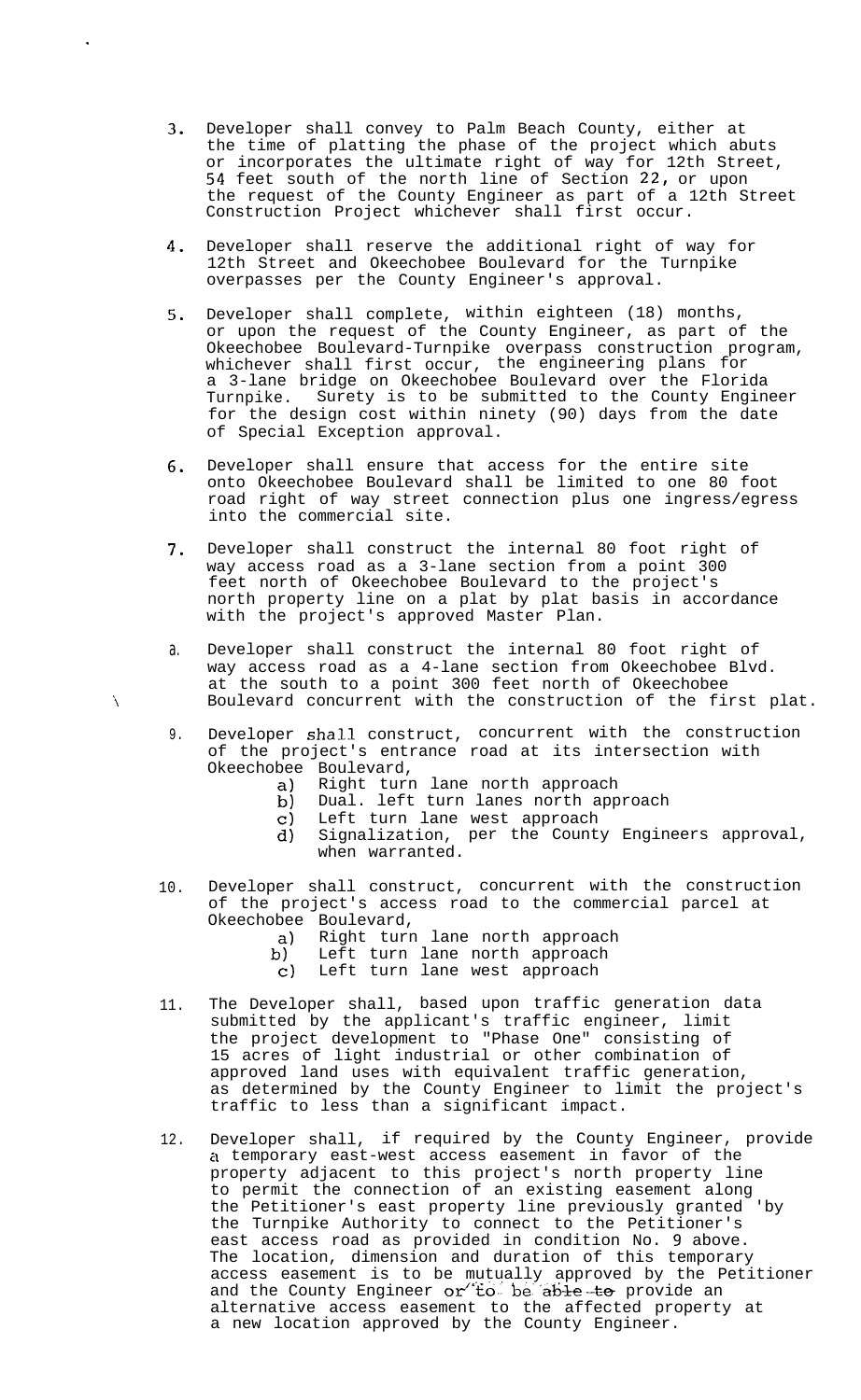- 13. Developer shall not proceed with the second phase of construction until the Developer 4-lanes Okeechobee Boulevard from Skees Road east to the existing 4-lane section east of the Florida Turnpike including a new 3-lane bridge on Okeechobee Boulevard across the Florida Turnpike. In the event the road improvements above are completed or are under construction by other than the Petitioner prior to platting phase two, then the Petitioner shall make a cash contribution of Three Hundred Thousand Dollars (\$300,000.00) to Palm Beach County representing the Petitioners fair share of road improvements. The Petitioner shall receive credit for the plan preparation required by Condition No. 5 above. This payment shall satisfy the Petitioners road construction requirements provided for in this condition.
- l4. Petitioner shall incorporate significant native vegetation into the Master Plan wherever possible.
- 15 . Developer shall adhere to best management practices (BMP) to enhance water quality incorporated into the surface water management system as per South Florida Water Management District System (SFWMD) requirements.
- 16. The following uses shall be prohibited within the park: - CHEMICALS (MANUFACTURING AND WAREHOUSING)
	- FERTILIZER MANUFACTURING

 $\frac{1}{\sqrt{2\pi}}\sum_{i=1}^{\infty}\frac{1}{2\pi}\sum_{i=1}^{\infty}\frac{1}{2\pi i}\left(\frac{1}{2\pi}\sum_{i=1}^{\infty}\frac{1}{2\pi i}\right).$ 

- LARGE-SCALE REPAIR AND HEAVY EQUIPMENT REPAIR AND SERVICE FACILITIES
- PAPER PRODUCTS, Manufacturing
- PETROLEUM AND COAL DERIVATIONS, manufacturing and storage
- 17. Developer shall take reasonable precautions during the development of this project to insure that fugutive particulates (dust particles) from this project do not become a nuisance to neighboring properties.
- ia. Developer shall take necessary precautions to insure there will be no pollutant run-off from this project to adjacent or nearby surface waters.
- 13 The total number of parking spaces For the site shall not exceed 1,490; which is less than the presumed threshold for a Development of Regional Impact.

Commissioner Bailey , moved for approval of the petition.

The motion was seconded by Commissioner Foster , and upon being put to a vote, the vote was as follows:

|                          | Ave    |
|--------------------------|--------|
|                          | Ave    |
|                          | Ave    |
|                          | Ave    |
| $\overline{\phantom{a}}$ | Ave    |
|                          | $\sim$ |

The foregoing resolution was declared duly passed and adopted this 6th day of February 1983 , confirming action of 28 October 1982.